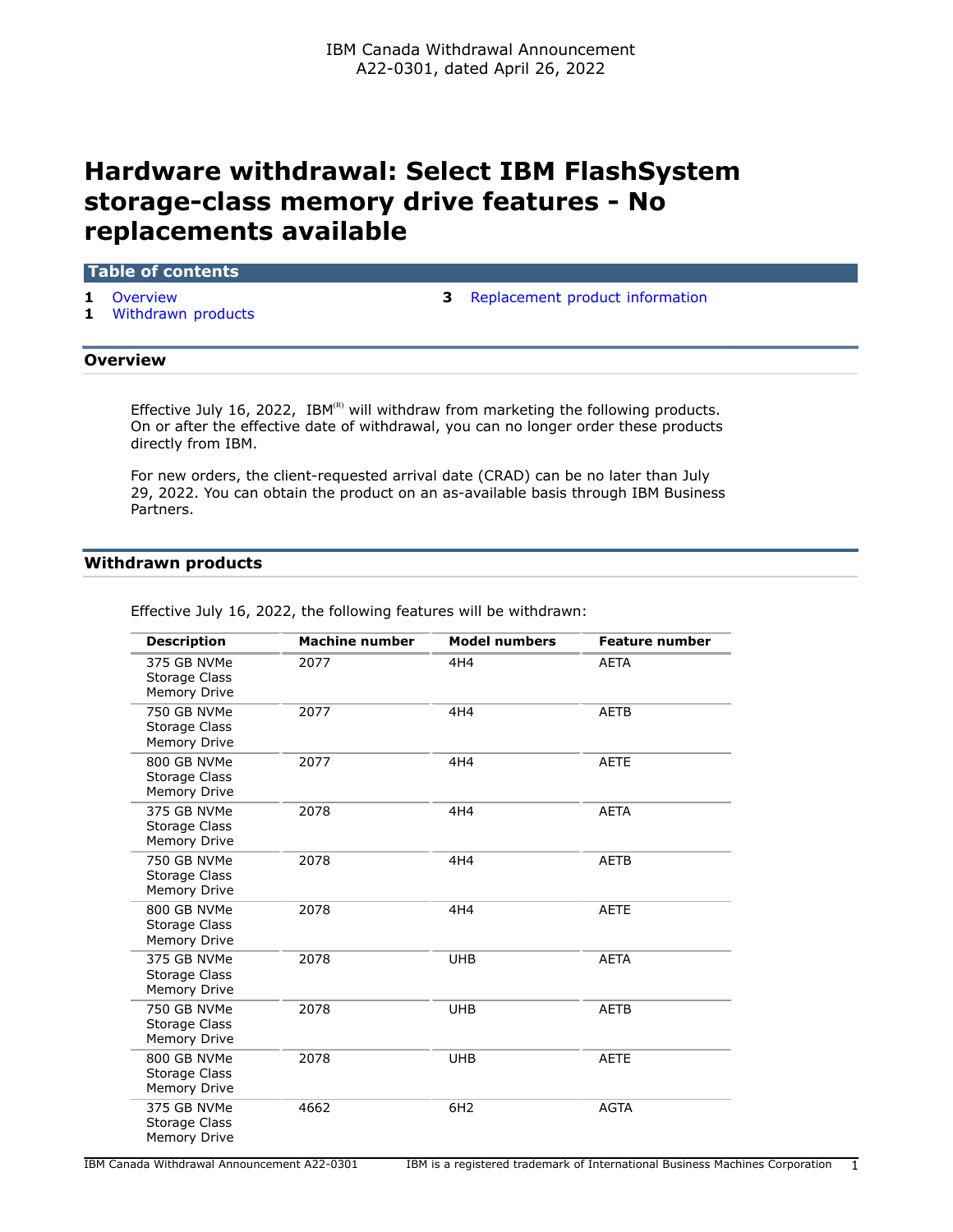| <b>Description</b>                                  | <b>Machine number</b> | <b>Model numbers</b> | <b>Feature number</b> |
|-----------------------------------------------------|-----------------------|----------------------|-----------------------|
| 750 GB NVMe<br>Storage Class<br>Memory Drive        | 4662                  | 6H <sub>2</sub>      | <b>AGTB</b>           |
| 800 GB NVMe<br>Storage Class<br>Memory Drive        | 4662                  | 6H <sub>2</sub>      | <b>AGTE</b>           |
| 375 GB NVMe<br>Storage Class<br>Memory Drive        | 4662                  | UH <sub>6</sub>      | <b>AGTA</b>           |
| 750 GB NVMe<br>Storage Class<br>Memory Drive        | 4662                  | UH <sub>6</sub>      | <b>AGTB</b>           |
| 800 GB NVMe<br>Storage Class<br>Memory Drive        | 4662                  | UH <sub>6</sub>      | <b>AGTE</b>           |
| 375 GB NVMe<br>Storage Class<br>Memory Drive        | 2076                  | 824                  | <b>ADTA</b>           |
| 750 GB NVMe<br>Storage Class<br>Memory Drive        | 2076                  | 824                  | ADTB                  |
| 800 GB NVMe<br>Storage Class<br>Memory Drive        | 2076                  | 824                  | <b>ADTE</b>           |
| 375 GB NVMe<br>Storage Class<br>Memory Drive        | 2076                  | U7C                  | <b>ADTA</b>           |
| 750 GB NVMe<br>Storage Class<br>Memory Drive        | 2076                  | U7C                  | ADTB                  |
| 800 GB NVMe<br>Storage Class<br>Memory Drive        | 2076                  | U7C                  | <b>ADTE</b>           |
| 375 GB NVMe<br>Storage Class<br>Memory Drive        | 4664                  | 824                  | <b>ADTA</b>           |
| 750 GB NVMe<br>Storage Class<br>Memory Drive        | 4664                  | 824                  | <b>ADTB</b>           |
| 800 GB NVMe<br>Storage Class<br>Memory Drive        | 4664                  | 824                  | <b>ADTE</b>           |
| 375 GB NVMe<br>Storage Class<br>Memory Drive        | 4664                  | U7C                  | <b>ADTA</b>           |
| 750 GB NVMe<br>Storage Class<br>Memory Drive        | 4664                  | U7C                  | <b>ADTB</b>           |
| 800 GB NVMe<br><b>Storage Class</b><br>Memory Drive | 4664                  | U7C                  | ADTE                  |
| 375 GB NVMe<br><b>Storage Class</b><br>Memory Drive | 9846                  | AG8                  | <b>AHTA</b>           |
| 750 GB NVMe<br>Storage Class<br>Memory Drive        | 9846                  | AG8                  | AHTB                  |
| 800 GB NVMe<br><b>Storage Class</b><br>Memory Drive | 9846                  | AG8                  | AHTE                  |
| 375 GB NVMe<br><b>Storage Class</b><br>Memory Drive | 9848                  | AG8                  | AHTA                  |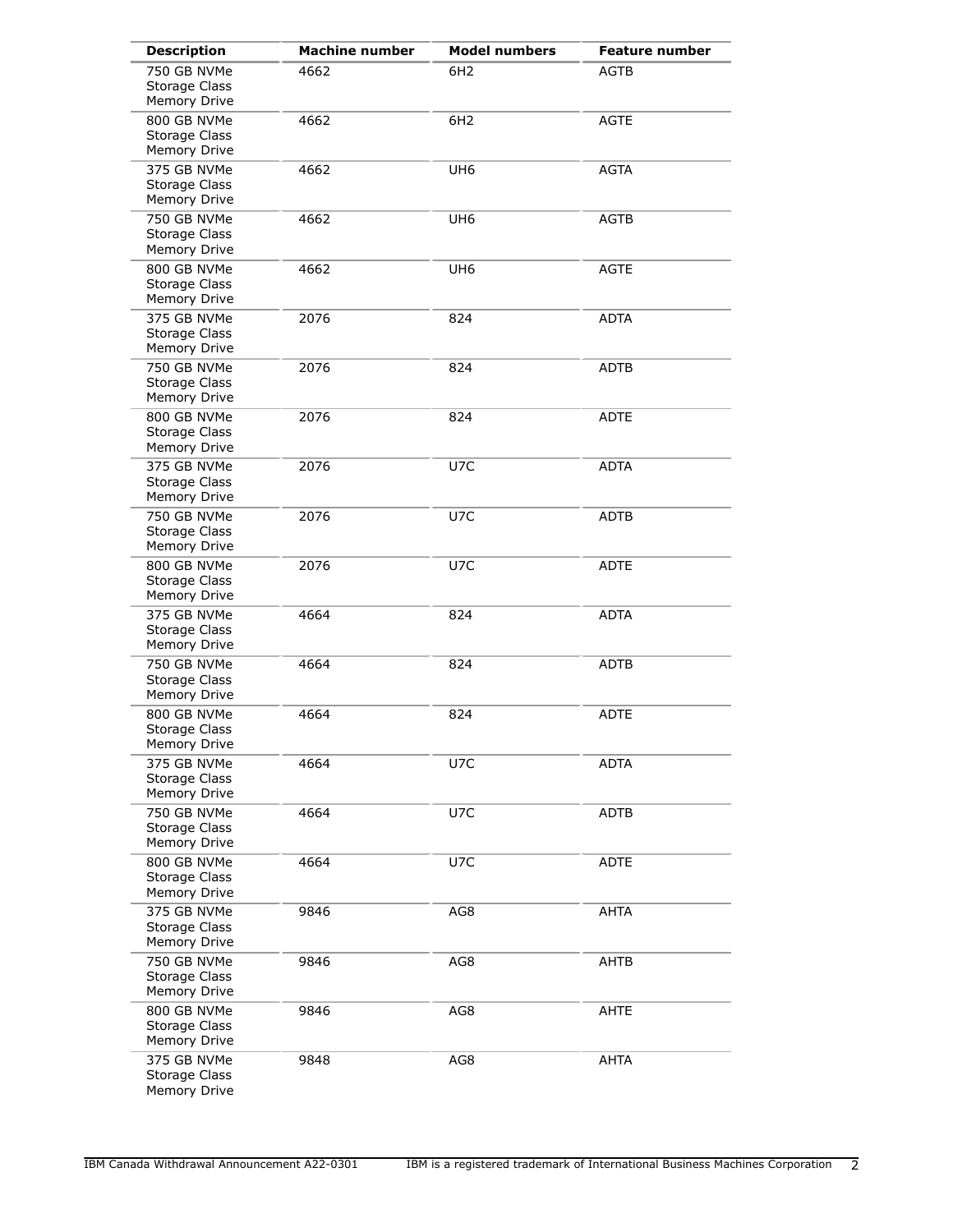| <b>Description</b>                                         | <b>Machine number</b> | <b>Model numbers</b> | <b>Feature number</b> |
|------------------------------------------------------------|-----------------------|----------------------|-----------------------|
| 750 GB NVMe<br>Storage Class<br><b>Memory Drive</b>        | 9848                  | AG8                  | AHTB                  |
| 800 GB NVMe<br><b>Storage Class</b><br><b>Memory Drive</b> | 9848                  | AG8                  | <b>AHTE</b>           |
| 375 GB NVMe<br><b>Storage Class</b><br>Memory Drive        | 9848                  | UG8                  | <b>AHTA</b>           |
| 750 GB NVMe<br>Storage Class<br>Memory Drive               | 9848                  | UG8                  | AHTB                  |
| 800 GB NVMe<br>Storage Class<br><b>Memory Drive</b>        | 9848                  | UG8                  | <b>AHTE</b>           |
| 375 GB NVMe<br><b>Storage Class</b><br>Memory Drive        | 4666                  | AG8                  | <b>AHTA</b>           |
| 750 GB NVMe<br>Storage Class<br><b>Memory Drive</b>        | 4666                  | AG8                  | AHTB                  |
| 800 GB NVMe<br><b>Storage Class</b><br><b>Memory Drive</b> | 4666                  | AG8                  | <b>AHTE</b>           |
| 375 GB NVMe<br><b>Storage Class</b><br>Memory Drive        | 4666                  | UG8                  | <b>AHTA</b>           |
| 750 GB NVMe<br>Storage Class<br>Memory Drive               | 4666                  | UG8                  | AHTB                  |
| 800 GB NVMe<br>Storage Class<br><b>Memory Drive</b>        | 4666                  | UG8                  | <b>AHTE</b>           |

# <span id="page-2-0"></span>**Replacement product information**

None

# **Order processing**

IBM will accept orders for these products only before the withdrawal date. If you defer the shipment date currently assigned to an existing order for a withdrawn product, IBM may not be able to supply the product. IBM will process existing orders without assigned shipment dates and new orders on an "as available" basis. This means that if supply is available, IBM will assign an estimated shipment date. Otherwise, IBM will advise you, not later than one month after the effective date of withdrawal, that your order cannot be accepted.

As your option, you may cancel existing orders for withdrawn products before shipment without penalty.

Your IBM Sales representative or IBM Business Partner can provide you with information about available replacement products.

# *Trade-marks*

IBM is a registered trade-mark of IBM Corporation in the United States, other countries, or both.

Other company, product, and service names may be trade-marks or service marks of others.

Trade-mark owned by International Business Machines Corporation and is used under license by IBM Canada Ltd.